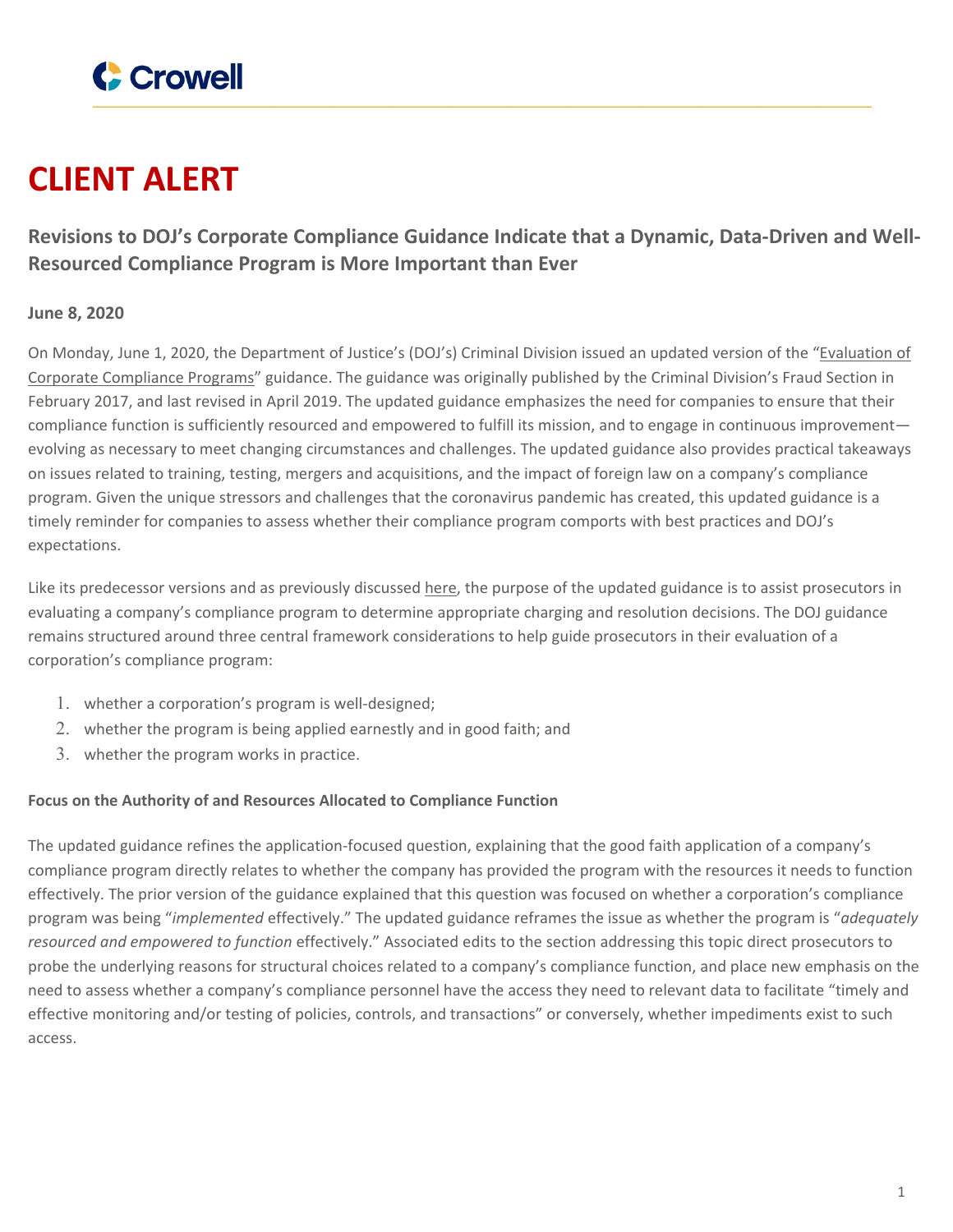

#### **Leveraging Data for Continuous Improvement**

Updates throughout the revised guidance also make clear that the DOJ expects an effective, good faith, and well-designed compliance program to be dynamic and capable of adjusting as needed to the changing risk profile of the company, to incorporate lessons learned, and to have access to and incorporate relevant data from the company.

The DOJ has made additions to all three framework questions to reflect this focus on dynamism, with questions geared toward understanding how a compliance program has evolved over time—including whether the company's risk assessment is subject to periodic review and based on "continuous access to operational data and information across functions." Specifically, DOJ now inquires whether the company:

- tracks and incorporates lessons learned into its risk assessment and compliance program, both from its own prior issues and from those of other companies facing similar risks;
- engages in risk management of third parties throughout the lifespan of the relationship instead of just during the onboarding process; and
- invests in the ongoing training and development of its compliance and control personnel.

While emphasizing the need for continuous evolution in these areas, DOJ also underscores the importance of an unwavering and still data-driven—standard in others: the guidance now asks whether the compliance function monitors its investigations to ensure disciplinary standards are applied consistently.

### **Other Notable Updates**

The updated DOJ guidance also provides clarity related to several other substantive issues. Notable changes include the following:

- **Accessibility of Policies, Training, and Testing** The updated questions include whether policies and procedures are published in a searchable format for easy reference, and encourage prosecutors to evaluate whether a company tracks access to those policies "to understand what policies are attracting more attention from relevant employees." Compliance training should provide a forum for employees to ask questions, and a company should also—as a general matter—evaluate the effectiveness of such training by identifying "the extent to which [it] has an impact on employee behavior." Elsewhere, the updated guidance highlights the importance of testing, asking if the company evaluates whether employees are aware of reporting mechanisms (*e.g.*, reporting hotline), are comfortable using those mechanisms, and whether the company periodically tests the effectiveness of those mechanisms.
- **Mergers and Acquisitions** The updated guidance indicates that a well-designed program should include a process for the "timely and orderly integration" of an acquired entity into a company's preexisting compliance and internal controls infrastructure. Importantly, it acknowledges that pre-acquisition due diligence might not be feasible in all situations, with the addition of a question that asks whether the company was able "to complete pre-acquisition due diligence and, if not, why not?"
- **Foreign Law** The updated guidance acknowledges that companies may be impacted by various non-U.S. laws and provides insight on how it will consider a company's assertions that it structured its compliance program in a particular way, or made a compliance decision, based on foreign law. First, companies should be asked about "the basis for . . . its